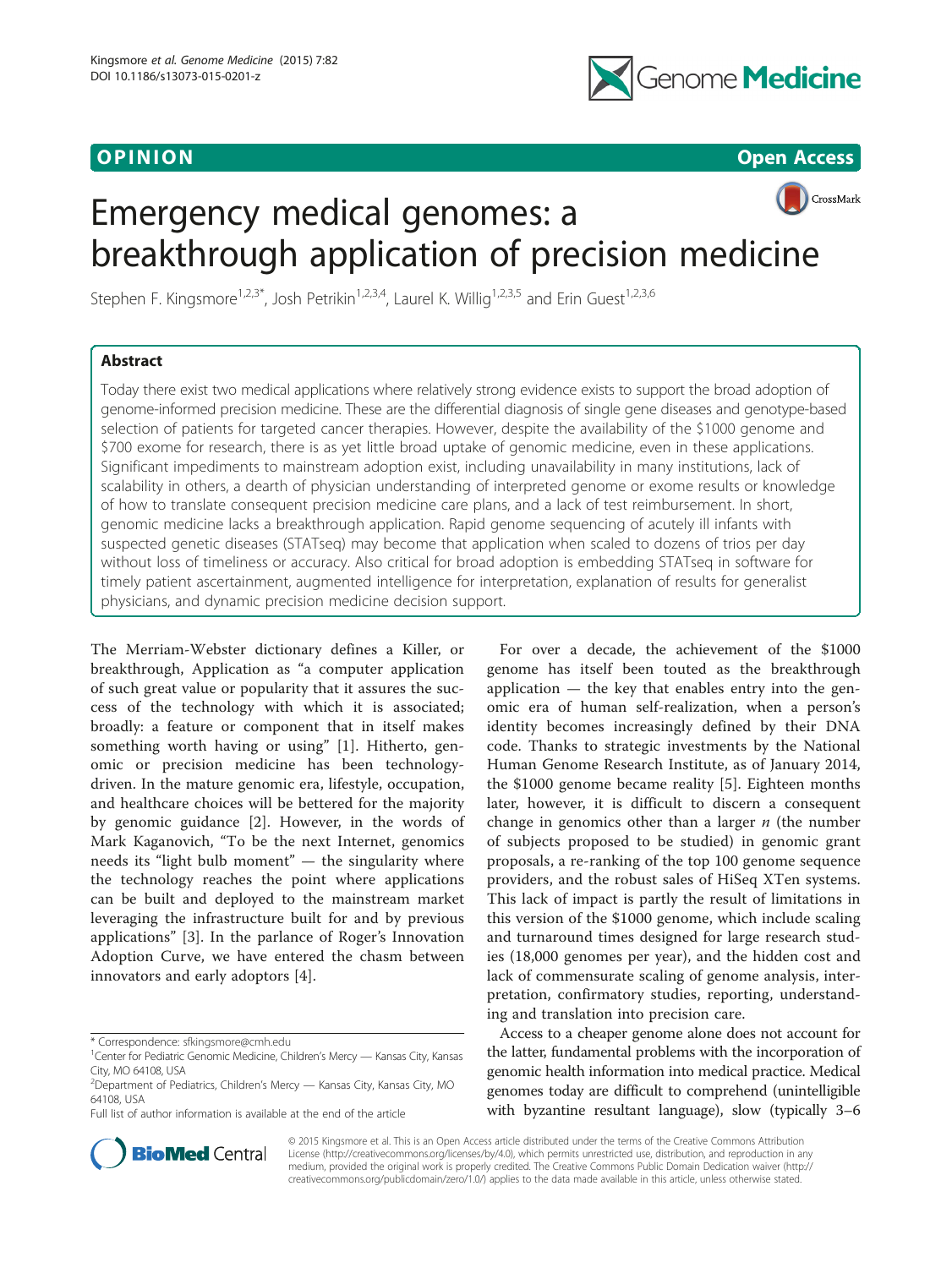months), yield little actionable information relative to their potential, and most of the information comes with caveats and qualifications that few physicians understand. There is no quick solution to the paucity of deterministic or actionable information that a genome yields today in a healthy individual or in most common diseases. What will be the first breakthrough application for genomic medicine — the driver application that overcomes these barriers, persuades patients and physicians that genomes have significant health implications, and changes the genome from esoteric to the breeze block with which precision medicine is built?

# Two medical applications that are ready for genome-informed precision medicine

While the full realization of a breakthrough application for genome-guided precision medicine has yet to be recognized, there are at least two medical applications today that may serve as models for genome-informed precision medicine. These applications have a relatively high likelihood of yielding acutely actionable information. Study of these applications can inform the business and design focus to cross the adoption chasm.

The first is the differential diagnosis of single gene diseases where there has been longstanding evidence that a molecular diagnosis at or near disease onset can markedly improve outcomes. Clearly, for the approximate 60 genetic diseases tested by newborn screening (NBS) programs, this was substantiated by the implementation of a state precision medicine public health service since the late 1950s [\[6](#page-5-0)–[8\]](#page-5-0). The NBS precision medicine program is a coordinated system of services with five parts (Box 1). The genetic diseases tested by NBS were chosen specifically based on the availability of medical therapies that when implemented immediately decreased morbidity and mortality, and prevented many, and in some disorders all, of the serious clinical sequelae. The feasibility and benefit of early diagnosis for the remaining ~4300 genetic diseases has started to be addressed in six recent retrospective case series. Totaling 3587 subjects, these studies reported molecular diagnostic yields of 27–57 % (Table [1\)](#page-2-0) [\[9](#page-5-0)–[13](#page-5-0)]. Furthermore, two of these reported that diagnoses changed acute clinical management in 49–100 % of patients, findings which start to overcome the general misconception that nothing can be done for most genetic diseases (Table [1\)](#page-2-0). While no prospective studies of consequent change in outcomes have yet been published, the retrospective evidence is strengthened by an abundance of case reports of the clinical utility of genome- or exomederived diagnoses.

The second medical application where genome sequences have a relatively high likelihood of yielding acutely actionable information today is in oncology. The landscape of cancer genomics is rapidly being described

# Box 1. The five components of newborn screening precision medicine of selected genetic diseases (from [[43](#page-6-0)])

- 1. Screening: Heel-prick testing of newborns at about 24 h of age. Blood spots (Guthrie cards) are sent to a state newborn screening lab. Results are returned to the newborn's physician within 10–14 days.
- 2. Follow-up: Rapid location, follow-up, and referral of infants with positive (abnormal) screening test results.
- 3. Diagnosis: Structured evaluations of infants with a positive screening test to make a definitive diagnosis or exclude the disorder.
- 4. Management: Rapid planning and implementation of long-term therapy. Specific management guidelines exist for each specific disease, and include the required expertise of healthcare providers, parental health education, health maintenance, management of acute illness, genetic counseling, and psychosocial support.
- 5. Evaluation: Validation of testing procedures, assessment of the efficiency of follow-up and intervention, and assessment of the benefit to the patient, family, and society.

through efforts of large collaborative groups, including The Cancer Genome Atlas (TCGA) of the National Cancer Institute (NCI), the International Cancer Genome Consortium (ICGC), and the Pediatric Cancer Genome Project [\[14](#page-5-0)–[16](#page-5-0)]. Genomic biomarkers have the potential to aid with cancer diagnosis and classification, prognosis and, most importantly, molecularly guided treatment [[17](#page-5-0)]. While the diagnosis and treatment of cancer has historically been based upon histologic findings and extent of disease, cancers are now being reclassified by molecular subtype, with treatment tailored to the pathways mutated. For example, recurrent and potentially targetable genetic alterations that are predictive of poor outcome have been described in childhood acute lymphoblastic leukemia (ALL) [\[18, 19\]](#page-5-0). Genotype-based selection of patients for the application of targeted therapies has already had a substantial impact on the treatment of some cancers, such as tyrosine kinase inhibitors in patients with nonsmall cell lung cancers [\[20](#page-5-0)–[24](#page-6-0)]. Furthermore, precision oncology represents a specialized case of pharmacogenomics, where genome information can guide both the choice of drug and the drug exposure, based on ADME (absorption, distribution, metabolism, and excretion) variants.

Prospective trials of the tumor genome, exome, and gene panel-guided treatments are now in progress. For example, the Lung Cancer Master Protocol (Lung-MAP) trial is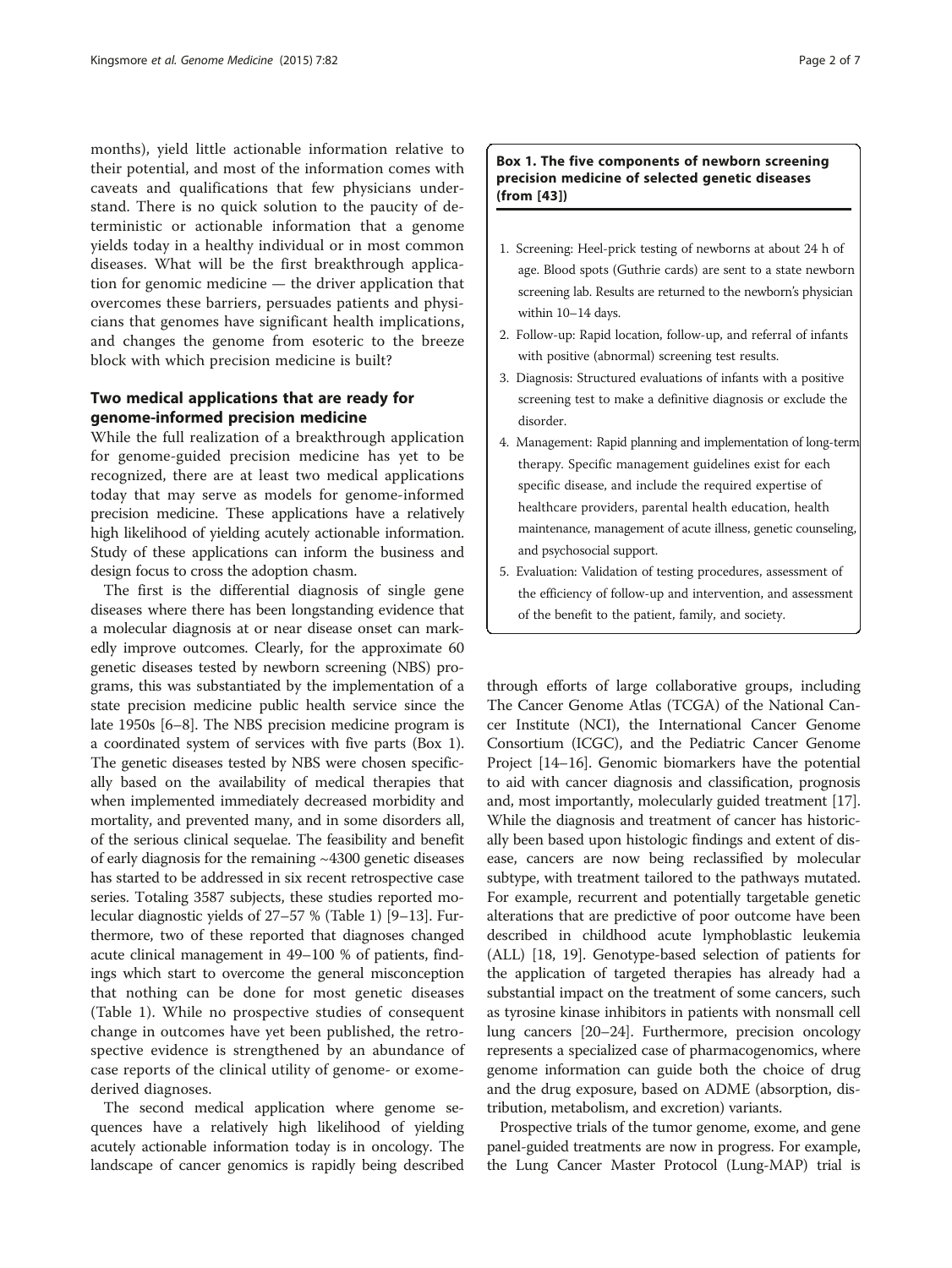|        |      |            |      |      |      | Reference Number of subjects Disease Age in years (mean or median) Diagnosis rate De novo mutation Management changed by diagnosis |
|--------|------|------------|------|------|------|------------------------------------------------------------------------------------------------------------------------------------|
| $[9]$  | 100  | <b>NDD</b> |      | 47 % | 51 % | 49 %                                                                                                                               |
| [10]   | 78   | <b>NDD</b> | 9    | 41 % | 56 % | 100 %                                                                                                                              |
| $[11]$ | 1756 | Any        | 6    | 27 % | 49 % | Not examined                                                                                                                       |
| [12]   | 520  | Any        | < 18 | 26 % | 50 % | Not examined                                                                                                                       |
| [13]   | 133  | <b>NDD</b> | 6    | 27 % | 62 % | Not examined                                                                                                                       |

<span id="page-2-0"></span>Table 1 Results of five large, retrospective case studies of the diagnostic rate of genome or exome sequencing in children with suspected genetic diseases, particularly neurodevelopmental disabilities

examining whether targeted cancer therapy cocktails that are matched to the genomic makeup of the squamous cell lung cancer tumors of patients are more effective than the current standard therapy in halting or reversing the progress of the disease and in extending the life of the patient [[25](#page-6-0)]. Other such studies in development are the NCI-Molecular Profiling-Based Assignment of Cancer Therapy for Patients With Advanced Solid Tumors (NCI-MPACT; ClinicalTrials.gov Identifier: NCT01827384), NCI-Molecular Analysis for Therapy Choice (NCI-MATCH), and Pediatric MATCH [[26, 27\]](#page-6-0). These prospective trials remain limited to patients who have exhausted standard treatment options and who have relapsed and/or have refractory cancer. Despite a greater understanding of signaling pathways, tumor heterogeneity, clonal evolution, treatment resistance, and the importance of epigenomic alterations, precision oncology is in its infancy [[27](#page-6-0)–[31\]](#page-6-0). The results of clinical trials incorporating comprehensive genomics data will help describe the role of next-generation sequencing in cancer diagnostics and therapeutics [[32](#page-6-0), [33\]](#page-6-0).

However, neither of these clinical applications has yet risen to the level of the genomic breakthrough application. Physicians generally do not yet practice precision medicine in such clinical situations. Lack of physician familiarity with the interpretation of genome or exome tests, or of the guidelines for changes in management following genomic test results, undoubtedly explains part of a slow uptake of physician-ordered testing. Additionally, in the current era of evidence-based, standardized management protocols, the use of precision medicine, focused on individualized care plans, is counterintuitive. Refusal of payors to reimburse clinical genomes and exomes is also a great hindrance to broad utilization. However, a less frequently considered issue is the lack of scalable, timely results. The turnaround time for results from a medical genome or exome is typically 6 weeks to 6 months, making the medical genome possibly the most cumbersome diagnostic test in the world.

# Speed heals

A key ingredient for the breakthrough application of genomic medicine is speed at scale. In medical practice, the value of information is proportionate to its immediacy

relative to the acuity of the clinical situation. Today, medical genomes — even in the two applications for which there exists clear evidence of utility — rank as 'last resort' tests in diagnostic workups because results will not be available at that clinic visit, or during that on-service period, or during that hospitalization. Genomes will only become an integral part of inpatient rounds, surgical preops, admission orders, newborn panels, and many outpatient clinics in these two application areas when the time-to-result routinely matches the acuity of the clinical situation. Consequently, we think that rapid genome sequencing — STATseq — embedded within precision medicine software programs will be the first breakthrough application of medical genomics. The STAT in STATseq comes from the Latin word "statim", which means immediately. In medical parlance, a blood test that is ordered STAT is one that needs to be performed as an emergency. The seq in STATseq is an abbreviation for nextgeneration sequencing, as in "RNAseq" for RNA sequencing. When we were children, Star Trek was a popular television and film series. The tricorder was a portable sensing, computing and recording device used by Star Trek doctors to help diagnose diseases and collect biomarker data about patients. While, ultimately, we desire the genomic equivalent of the Star Trek medical tricorder, shortening the scalable turnaround of STATseq to 24 h using software to guide physician understanding and provision of precision medicine is needed to catapult medical genomes into the consciousness of physicians.

In 2012, we published a proof of concept paper for STATseq, in which we showed the feasibility of diagnosing genetic diseases in 50 h through whole genome sequencing [\[34\]](#page-6-0). Of two retrospective cases and four prospective cases, STATseq yielded a molecular diagnosis in five. There were two material developments that contributed to the 50-h medical genome. First was the availability of a sequencing instrument that could generate over 120 GB of DNA sequence in 26 h (the HiSeq 2500 in rapid-run mode). Hitherto, the only high output run modes that were available took 11 days. The second was the implementation of informatics processes that largely automated the search for a diagnosis. Specifically, the clinical features of an individual patient (the phenome) were entered, automatically mapped to the canonical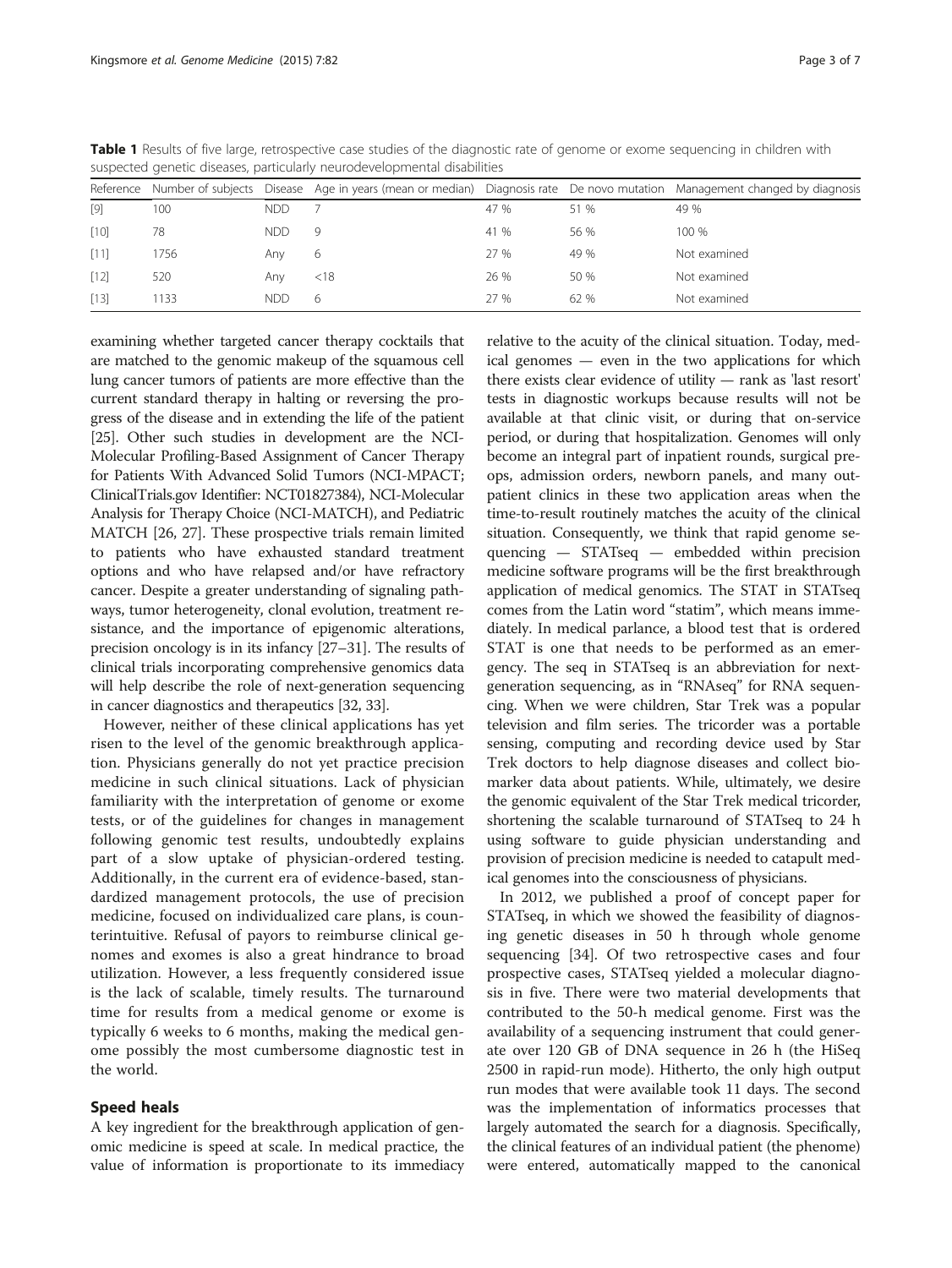clinical features of all known genetic diseases, and ordered by the goodness of fit. The genes corresponding to the genetic disease hits were then orthogonally overlaid on all genomic variants. When performed together with variant filtering on the basis of rare occurrence in populations, inheritance models, and the evidence of being pathogenic, this approach frequently can yield a singular diagnosis. In principle, this process could be automated, with ascertainment of clinical features from the electronic medical record, derivation of a comprehensive genetic differential diagnosis, and orthogonal analysis of filtered genomic variants. Akin to an autopilot, we envisage augmented intelligence systems supervised by diagnostic laboratory directors and clinicians.

What are the other practical steps that will reduce STATseq from 50 h to 18 h and scale from one trio per week to dozens per day (Fig. 1)? There are several options, and the good news is that 18 h is within reach in the next 2 years without any transformative, unforeseen, novel technologies. Firstly, faster sequencing library preparation and an ultra-rapid run mode are feasible for the

Illumina HiSeq platform [\[35, 36\]](#page-6-0). Faster cycle times enable  $2 \times 101$  cycles to be performed in 18 h, rather than the standard 26 h, without loss of sequence quality or cluster density [\[36\]](#page-6-0). Secondly, as Stranneheim et al. [[37](#page-6-0)] have shown, shorter read lengths permit faster time-toresults. They described pulsed whole genome sequencing with analysis of results iteratively at 35, 50, 75 and 100 cycles. There is minimal loss of sensitivity or specificity with  $2 \times 75$  cycle sequences when compared with  $2 \times$ 101 cycles using current library preparation methods and alignment and variant calling algorithms. With a patterned flow cell, it is possible to increase the cluster density so that  $2 \times 75$  cycle sequencing generates sufficient genomic coverage to retain high sensitivity in a trio. Thirdly, genome scale, highly sensitive alignment, variant calling, and annotation are now possible in less than 1 h. Examples of such algorithms and hardware are iSAAC and DRAGEN [\[38](#page-6-0), [39\]](#page-6-0). Finally, rapid exome enrichment methods are now available that largely circumvent the need for costly whole genome sequencing to achieve 2-day turnaround times.

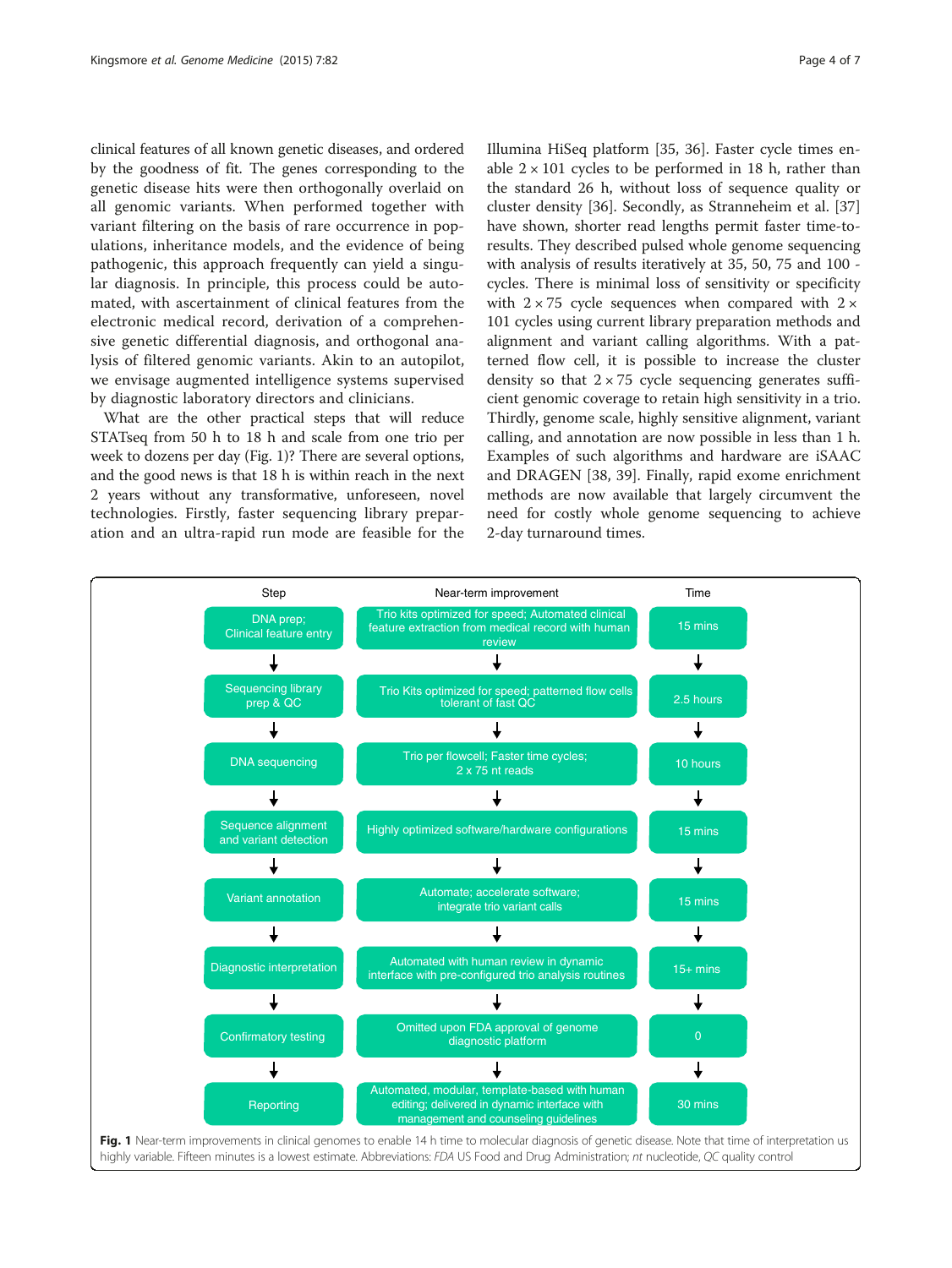# Emergency genome sequencing in newborn intensive care units

The second ingredient for the genome breakthrough application is the ability to automate patient ascertainment, diagnosis, medical translation, and precision clinical management through the use of software and artificial (augmented) intelligence. The first medical application examined for the clinical utility STATseq was genetic disease diagnosis in acutely ill infants [\[34](#page-6-0)]. This population was selected based on the high prevalence of suspected genetic disease, the anticipated impact on clinical management, the perceived need for a more rapid molecular testing mechanism due to patient acuity, and the high healthcare costs for this population. Clearly, there exists an immense unmet medical need in these patients; genetic diseases and congenital anomalies are the leading cause of death in infants [\[40](#page-6-0)]. Such infants typically are cared for in level III–IV neonatal intensive care units (NICU) or pediatric intensive care units (PICUs), facilitating automated ascertainment, and underscoring the need for short turnaround times not provided by current clinical testing. From a costeffectiveness standpoint this is also a unique medical application given that costs average \$73,000 for a level II–IV NICU stay and there is potential for more than 70 added quality-adjusted life years (QALYs) by timely identification of a treatable condition in an individual infant [\[41\]](#page-6-0).

Our recent report of initial retrospective experience with STATseq in this application is informative for understanding the practical bottlenecks in implementation of genomic medicine in this population [\[42](#page-6-0)]. Thirty-five infants aged <4 months were enrolled from the NICU and PICU of our children's hospital who had an acute illness of suspected genetic etiology. Despite a goal of recruitment at birth, in practice the average age at enrollment for STATseq was day of life 26. Despite the potential for a 50-h time to result, in practice the median time to genome analysis was 5 days, and 23 days to Sanger-confirmed STATseq diagnostic report [[42](#page-6-0)]. While these times were skewed somewhat due to factors such as lack of familiarity with STATseq, newly discovered disease genes and ongoing methods improvements, they illustrate the current lack of scalability of STATseq, and need for the technical innovations noted above.

STATseq was very effective for diagnosis of genetic diseases in these infants. The rate of diagnosis of a genetic disease was 57 % by STATseq and 9 % by conventional diagnostic testing; 65 % of STATseq diagnoses were associated with de novo mutations, underscoring the need for simultaneous STATseq of trios (parents and their affected infant) [[42](#page-6-0)]. Mortality at day of life 100 was 57 % among infants receiving a genetic diagnosis. Thus, the interval between the return of results and death was extremely brief, allowing very limited opportunity for consideration of precision, nonstandard treatments. Nevertheless, genetic

disease diagnoses frequently had an impact on medical management. In infants receiving a STATseq diagnosis, acute clinical utility was observed in 65 %. A strongly favorable impact on management occurred in 20 % of diagnoses, and palliative care was instituted in 30 %.

This study showed that, while STATseq is effective for genetic disease diagnosis in acutely ill infants, patient ascertainment/enrollment could be considerably earlier (for example, on the first NICU day), STATseq trio timeto-result must be fast at scale, and return of results should be in the setting of infrastructure for immediate consideration and implementation of precision medicine, in order to maximize the potential for improved outcomes. A template for the latter exists; for each genetic disorder tested by newborn screening programs, the American College of Medical Genetics has developed: 1) an ACTion (ACT) sheet that describes the short-term actions a health professional should follow in communicating with the family and determining the appropriate steps in the follow-up of the infant that has screened positive; and 2) an algorithm that presents an overview of the basic steps involved in determining the final diagnosis in the infant. This is accompanied by specific management guidelines for each specific disease that cover rapid planning and implementation of long-term therapy (Box 1) [[43\]](#page-6-0).

Given the heterogeneity of genetic diseases, a key next step for precision NICU medicine is to combine neonatal genetic diseases into groups for which common, structured sets of precision interventions can be developed and implemented at scale. Based on preliminary insights from our retrospective case series and case reports [\[42, 44, 45](#page-6-0)], we would then envisage return of results of STATseq together with structured, precision medicine treatment algorithms. These could either be based on common complications of NICU genetic disease, such as seizures, hypoglycemia, metabolic acidosis, or cardiac dysrhythmias (akin to clinical trial designs of LungMAP, NCI-MATCH and NCI-MPACT in precision oncology), or based on common molecular pathways of disease. These would include, for example, ACT sheets for available protein therapeutics and medical diets. Where the prognosis is hopeless, a precision palliative care plan could be elaborated that is calibrated on minimization of infant suffering and best practices for support of grieving parents and siblings.

## Reimbursement

Historically, payors in the United States have resisted reimbursement of genetic tests. In part this was because the individual tests for 4500 disease genes were infrequent, the CLIA/CAP licensed laboratories where testing was predominantly undertaken were small and widely disbursed, and therefore the lobby for reimbursement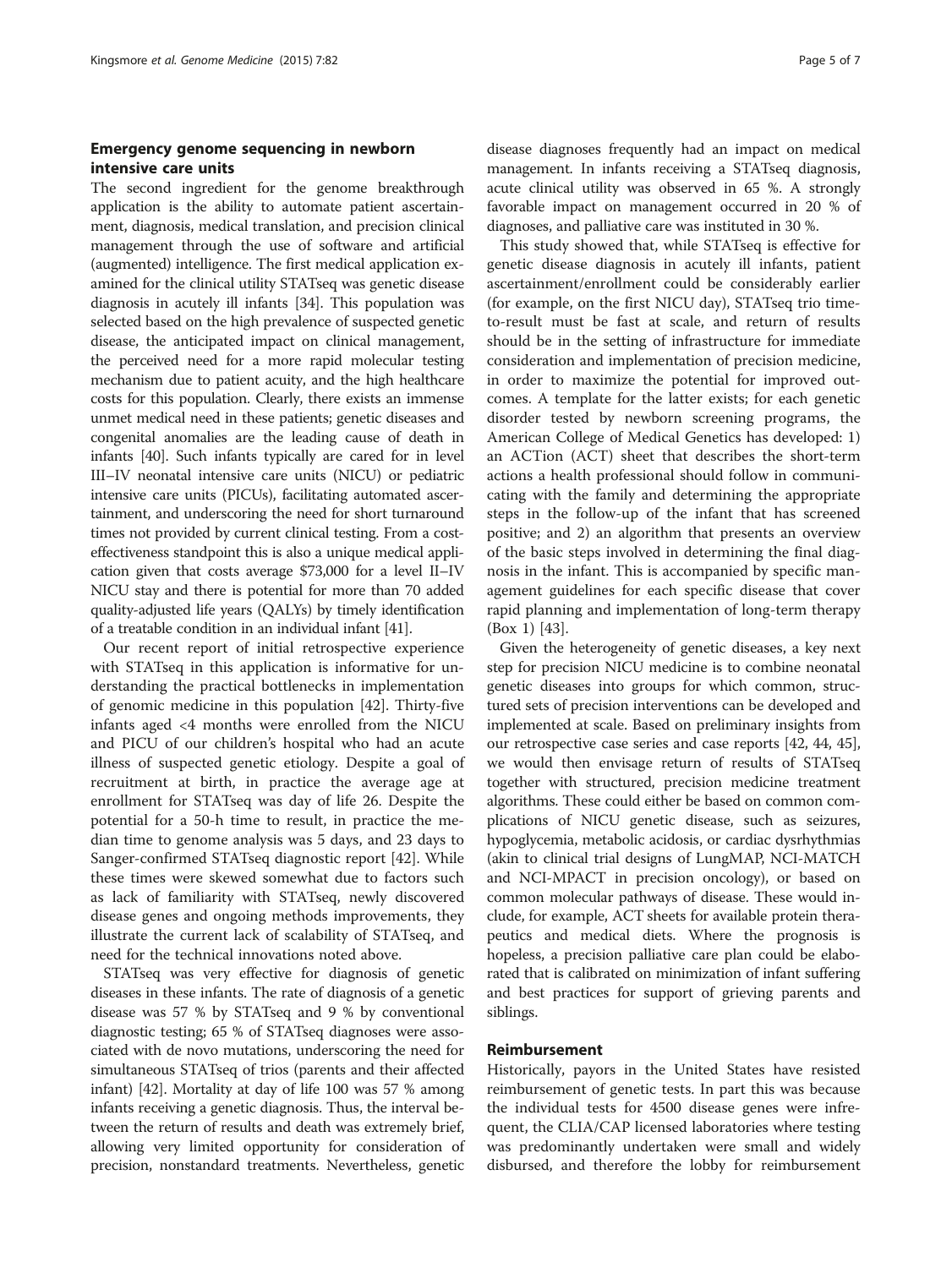<span id="page-5-0"></span>was fragmented and lacked the clout of other clinical specialty societies. Now that genetic testing is being consolidated into genomes, exomes and specific panels, and amongst fewer laboratories, there is the opportunity, for the first time, for a unified lobby for reimbursement of diagnostic testing for rare genetic diseases. Ongoing efforts to reduce the total cost of clinical genome testing and to improve the range of types of mutations that are detected will be important in reimbursement. Also critical, however, will be prospective, randomized clinical studies that not only address diagnostic yield of genome sequencing, but also the clinical utility and cost effectiveness of consequent provision of precision medicine.

### Conclusions

A comprehensive system for delivery of acute precision care is anticipated to be the first breakthrough application for genomics in areas such as neonatology and oncology. As has occurred for other technologies, the breakthrough application will drive the development of additional genomics infrastructure investments. These will include genome-capable electronic medical records, regional genome sequencing capability across the US in hospitals, and reference laboratories. Likewise, the first breakthrough application will drive physician and patient familiarity and acceptance, which will facilitate a second generation of applications in segments such as pediatric endocrinology, pediatric neurology, general oncology, and broader applications of pharmacogenomics.

#### Abbreviations

ACT: ACTion [sheet]; ALL: Acute lymphoblastic leukemia; ICGC: International Cancer Genome Consortium; Lung-MAP: Lung Cancer Master Protocol; NBS: Newborn screening; NCI: National Cancer Institute; NCI-MATCH: National Cancer Institute-Molecular Analysis for Therapy Choice; NCI-MPACT: National Cancer Institute-Molecular Profiling-Based Assignment of Cancer Therapy for Patients With Advanced Solid Tumors; NICU: Neonatal intensive care unit; PICU: Pediatric intensive care unit; QALY: Quality-adjusted life year; STATseq: Rapid medical whole genome sequencing; TCGA: The Cancer Genome Atlas.

#### Competing interests

Illumina Inc. has provided in-kind support for performance of STATseq in infants in our NICU. SFK has been paid to speak at scientific conferences by Illumina, and is a paid scientific advisor of Edico Genomics Inc. and Parabase Genomics Inc. The other authors declare that they have no competing interests.

#### Authors' contributions

All of the authors have contributed to writing this opinion. All authors read and approved the final manuscript.

#### Acknowledgments

The authors thank Holly R. Zink for assistance in the preparation of the manuscript. A Deo lumen, ab amicis auxilium. This work was supported by gifts from the Marion Merrell Dow Foundation, Children's Mercy — Kansas City, Patton Trust, W.T. Kemper Foundation, Pat & Gil Clements Foundation, Claire Giannini Foundation, Black & Veatch, and grants from NICHD and NHGRI (U19HD077693).

#### Author details

<sup>1</sup> Center for Pediatric Genomic Medicine, Children's Mercy — Kansas City, Kansas City, MO 64108, USA. <sup>2</sup>Department of Pediatrics, Children's Mercy — Kansas City,

Kansas City, MO 64108, USA. <sup>3</sup>School of Medicine, University of Missouri — Kansas City, Kansas City, MO 64108, USA. <sup>4</sup>Division of Neonatology, Children's Mercy — Kansas City, Kansas City, MO 64108, USA. <sup>5</sup>Division of Nephrology Children's Mercy - Kansas City, Kansas City, MO 64108, USA. <sup>6</sup>Division of Hematology and Oncology, Children's Mercy — Kansas City, Kansas City, MO

#### Published online: 30 July 2015

64108, USA.

#### References

- 1. "Killer Application". Merrian-Webmaster. Merriam-Webster, Incorporated. <http://www.merriam-webster.com/dictionary/killer%20app>. Accessed 4 April 2015.
- 2. Topol E. The patient will see you now: the future of medicine is in your hands. New York: Basic Books; 2015.
- 3. Kaganovich M. Genomics needs a killer Application. [http://techcrunch.com/](http://techcrunch.com/2015/03/27/genomics-needs-a-killer-Application) [2015/03/27/genomics-needs-a-killer-Application.](http://techcrunch.com/2015/03/27/genomics-needs-a-killer-Application) Accessed 4 April 2015.
- 4. Moore GA. Crossing the chasm: Marketing and selling disruptive products to mainstream customers. 3rd ed. New York: Harper Collins; 2014.
- 5. Illumina, Inc. Illumina Introduces the HiSeq X™ Ten Sequencing System. <http://investor.illumina.com/phoenix>. zhtml?c = 121127&p = irolnewsArticle&ID = 1890696. Accessed 4 April 2015.
- 6. Baby's First Test. What is newborn screening? [http://www.babysfirsttest.org/](http://www.babysfirsttest.org/newborn-screening/screening-facts) [newborn-screening/screening-facts](http://www.babysfirsttest.org/newborn-screening/screening-facts). Accessed 9 July 2014.
- 7. DeLuca J, Zanni KL, Bonhomme N, Kemper AR. Implications of newborn screening for nurses. J Nurs Scholarsh. 2013;45:25–33.
- 8. Pass KA, Lane PA, Fernhoff PM, Hinton CF, Panny SR, Parks JS, et al. US newborn screening system guidelines II: follow-up of children, diagnosis, management, and evaluation. Statement of the Council of Regional Networks for Genetic Services (CORN). J Pediatr. 2000;137:S1–46.
- 9. Soden SE, Saunders CJ, Willig LK, Farrow EG, Smith LD, Petrikin JE. Effectiveness of exome and genome sequencing guided by acuity of illness for diagnosis of neurodevelopmental disorders. Sci Transl Med. 2014;6:265ra168.
- 10. Srivastava S, Cohen JS, Vernon H, Barañano K, McClellan R, Jamal L. Clinical whole exome sequencing in child neurology practice. Ann Neurol. 2014;76:473–83.
- 11. Yang Y, Muzny DM, Xia F, Niu Z, Person R, Ding Y. Molecular findings among patients referred for clinical whole-exome sequencing. JAMA. 2014;312:1870–9.
- 12. Lee H, Deignan JL, Dorrani N, Strom SP, Kantarci S, Quintero-Rivera F. Clinical exome sequencing for genetic identification of rare Mendelian disorders. JAMA. 2014;312:1880–7.
- 13. Wright CF, Fitzgerald TW, Jones WD, Clayton S, McRae JF, van Kogelenberg M. Genetic diagnosis of developmental disorders in the DDD study: a scalable analysis of genome-wide research data. Lancet. 2015;385:1305–14.
- 14. Consortium ICG, Hudson TJ, Anderson W, Artez A, Barker AD, Bell C. International network of cancer genome projects. Nature. 2010;464:993–8.
- 15. Downing JR, Wilson RK, Zhang J, Mardis ER, Pui CH, Ding L. The Pediatric Cancer Genome Project. Nat Genet. 2012;44:619–22.
- 16. Cancer Genome Atlas Research Network, Weinstein JN, Collisson EA, Mills GB, Shaw KR, Ozenberger BA. The Cancer Genome Atlas Pan-Cancer analysis project. Nat Genet. 2013;45:1113–20.
- 17. Sawyers CL. The cancer biomarker problem. Nature. 2008;452:548–52.
- 18. Roberts KG, Li Y, Payne-Turner D, Harvey RC, Yang YL, Pei D. Targetable kinase-activating lesions in Ph-like acute lymphoblastic leukemia. N Engl J Med. 2014;371:1005–15.
- 19. Roberts KG, Mullighan CG. Genomics in acute lymphoblastic leukaemia: insights and treatment implications. Nat Rev Clin Oncol. 2015;12:344–57.
- 20. Inoue A, Suzuki T, Fukuhara T, Maemondo M, Kimura Y, Morikawa N. Prospective phase II study of gefitinib for chemotherapy-naive patients with advanced non-small-cell lung cancer with epidermal growth factor receptor gene mutations. J Clin Oncol. 2006;24:3340–6.
- 21. Kwak EL, Bang YJ, Camidge DR, Shaw AT, Solomon B, Maki RG. Anaplastic lymphoma kinase inhibition in non-small-cell lung cancer. N Engl J Med. 2010;363:1693–703.
- 22. Rosell R, Carcereny E, Gervais R, Vergnenegre A, Massuti B, Felip E. Erlotinib versus standard chemotherapy as first-line treatment for European patients